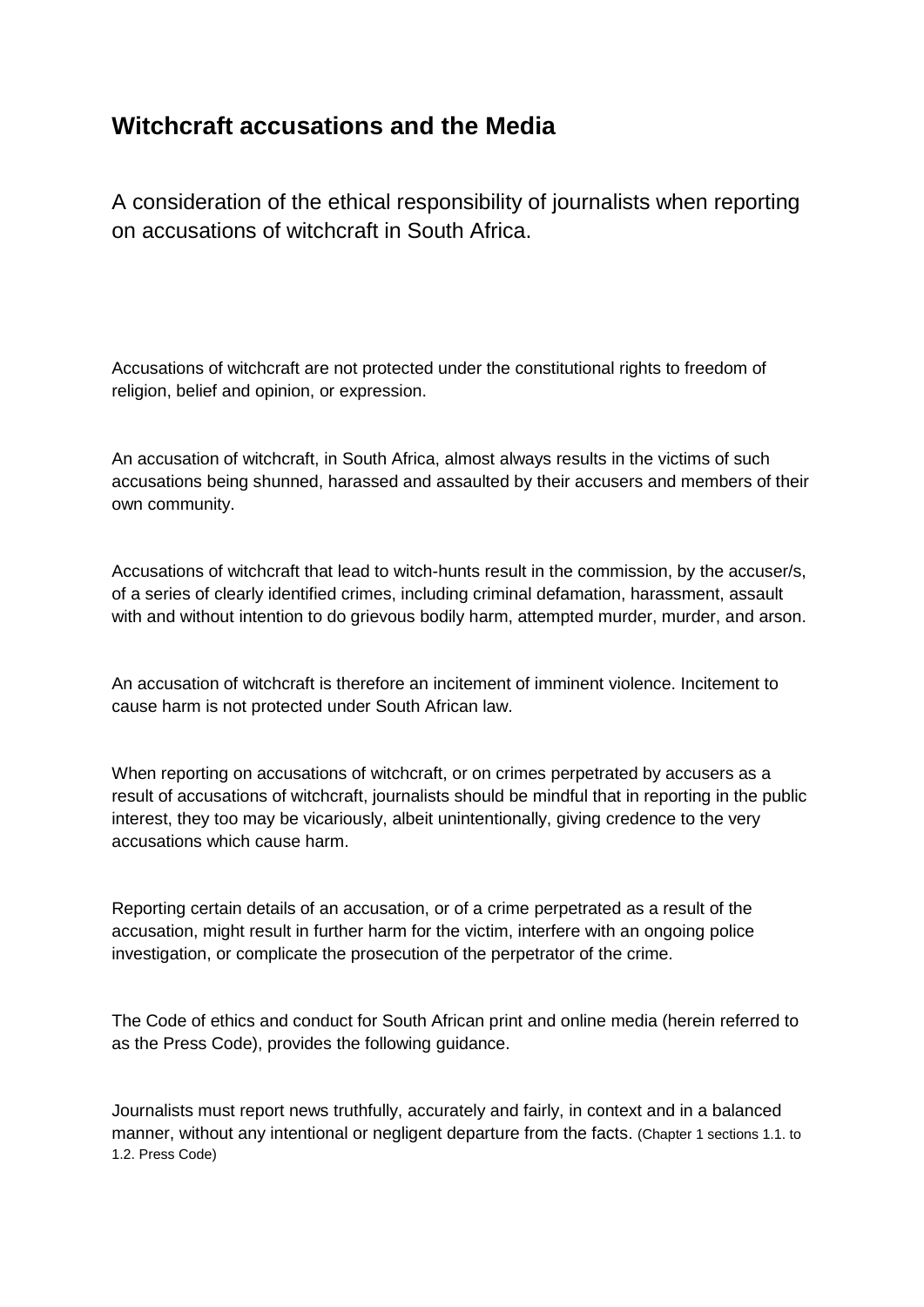When writing about other people's beliefs or opinions about witchcraft, only what may reasonably be true, may be presented as fact. Opinions, allegations and rumours do not constitute facts. (Chapter 1 section 1.3. Press Code)

While the right to privacy may be waved in the public interest, where appropriate, journalists must remember that victims who have been accused of witchcraft, have a right to privacy and dignity. The law will presume that they have the right to maintain a good reputation, and will be presumed innocent of the accusations made against them. (Chapter 3. sections 3.1. to 3.3. Press Code) When reporting on accusations of witchcraft, care must be taken to obtain the victim's permission before reporting his or her name.

Journalists must avoid discriminatory or denigratory references to people's religion, conscience, belief, or opinion, but must also take care not to report an accusation of witchcraft in a way that will be prejudicial to the victim of accusation. (Chapter 5 section 5.1. Press Code)

Above all, a journalist should never publish a story involving an accusation of witchcraft in such a way that the report would amount to incitement of imminent violence against the victim of accusation. (Chapter 5 section 5.2. Press Code) When reporting on witch-hunts, journalists should avoid glamorising violence and unlawful conduct. (Chapter 9. section 1. Press Code)

Incitement to imminent violence and the advocacy of hatred is prohibited content. This is a Constitutional restriction to freedom of speech and expression (Chapter 2, Section 16(2) of the Bill of Rights). Journalists are not exempted from this prohibition. (Chapter 14. section 14.2.3. Press Code).

In serving the public interest, journalists must ensure that they are acting always in the interests of the victims of crime, and not promoting the cause of the accuser or perpetrator of a crime.

Damon (Gary Thomas) Leff Director: South African Pagan Rights Alliance

South African Pagan Rights Alliance (SAPRA) Telephone: 044 850 1297 E-mail: [info@paganrightsalliance.org](mailto:info@paganrightsalliance.org)